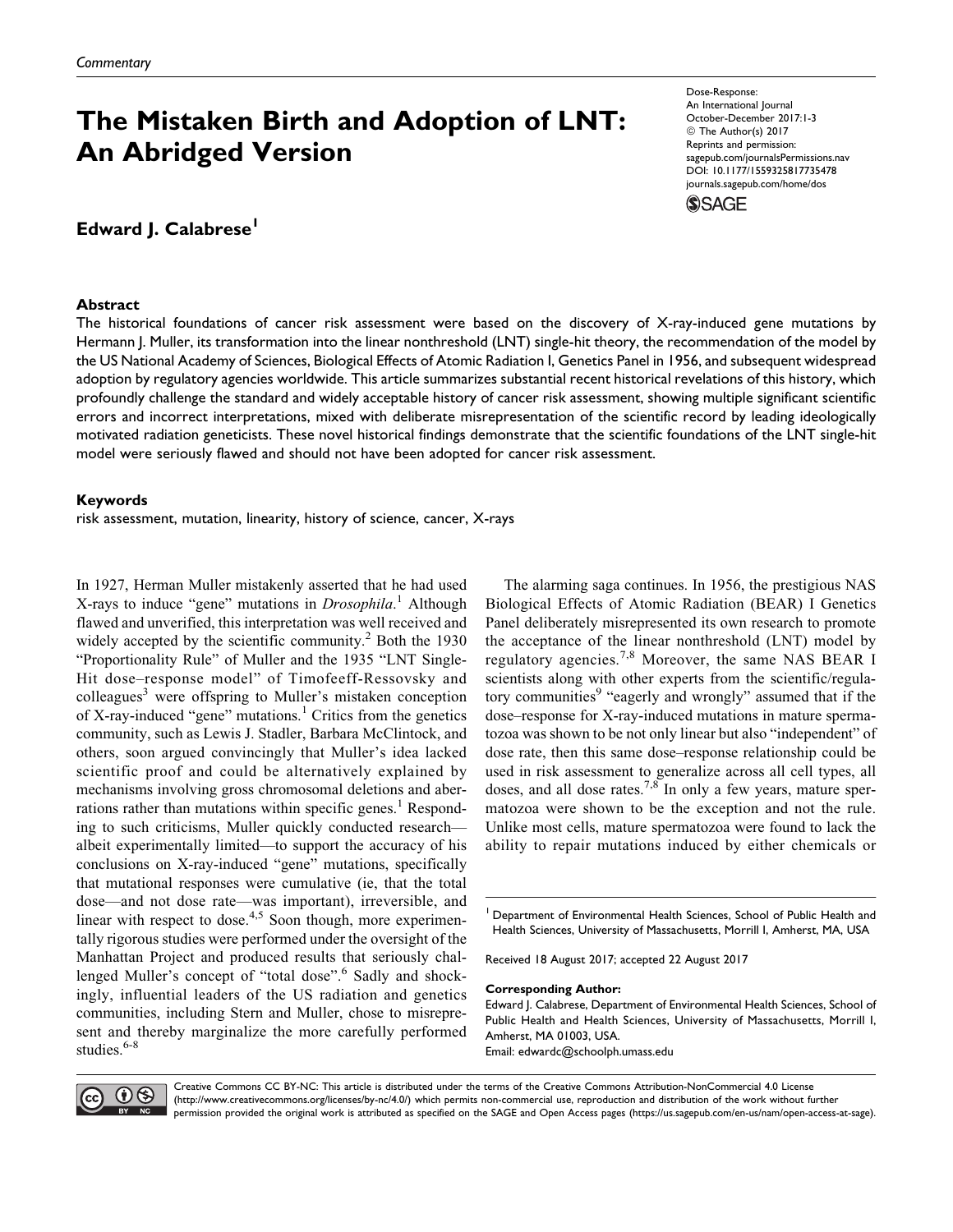radiation, $10,11$  proving that the assumption of the NAS BEAR I Genetics Panel and its affiliates was wrong. In late 1958, William L. Russell showed that X-ray-induced mutations in the spermatogonia and oocytes of mice could indeed be repaired and—in direct contradiction to Muller's ideas of "total dose" and irreversibility—were dependent rather than independent of dose rates, $10,11$  at low levels of radiation.

Fourteen years later, the Biological Effects of Ionizing Radiation I (BEIR I), $^{12}$  Genetics Subcommittee acknowledged the "mistake" of the NAS BEAR I Genetics Panel on dose rate but nevertheless retained the LNT recommendation because the reduced mutation rate in spermatogonia, as shown by Russell, had not regressed back to control values as it had for oocytes. Nonetheless, the BEIR I Genetics Subcommittee grudgingly indicated that, due to its repair capacity, spermatogonia rather than mature spermatozoa were better models for generalizing mutational responses across somatic cells. Russell referred to failed DNA repair capacity as an "odd phenomenon, restricted to spermatozoa and occasioned by the peculiar nature of the specialized spermatozoan cell".10,11 In 1995, Paul B. Selby  $(1998a, b)^{13,14}$  detected a significant error that had routinely occurred in the historical control groups of Russell's mouse-specific locus test. This final mistake was subsequently acknowledged and corrected by Russell and Russell<sup>15</sup> along with Selby.<sup>13,14</sup> If this mistake had not occurred or had been corrected before the creation of BEIR I, then the mouse spermatogonia data that supported continuance of the LNT model would have adjusted control mutational values to historical norms, supporting either a threshold or hormetic model depending on whether the correction of Russell or Selby, respectively, was used. $10,11$ 

To summarize, the successful birth and adoption of LNT for cancer risk assessment was due to (1) the mistaken assumption by Muller that he had discovered X-ray-induced "gene" mutations, (2) the adoption of the "LNT single-hit model" that was based on Muller's mistaken assumption, (3) the mistake by BEAR I of generalizing DNA repair-deficient mature spermatozoa as representative of all somatic cells, (4) the deceptions and misrepresentations of the scientific record by leaders of the radiation genetics community, including the NAS BEAR I Genetics Panel, and (5) the repeated mistakes made in assessing the control responses in Russell's mouse-specific locus test. The EPA  $(1975, 1977)^{16,17}$  even extended and compounded these mistakes in 1975 and 1977 by further adopting LNT for chemical- (Albert et al.,  $1977$ )<sup>18</sup> as well as radiationinduced cancer risk assessments, stating that its LNT decision (later proven to be wrong by both Russell and Russell in 1996 and then by Selby in 1998a,  $b$ <sup>13,14</sup> was based on the dose–rate findings of Russell as cited in BEIR I (1972). If any one (or more) of these mistakes had been avoided, then an invalid LNT, its birth, and its adoption by society would all have likely miscarried and been replaced by a more authentic dose– response alternative, such as a threshold or hormetic model.

## Authors' Note

The US Government is authorized to reproduce and distribute for governmental purposes notwithstanding any copyright notation thereon. The views and conclusions contained herein are those of the author and should not be interpreted as necessarily representing policies or endorsement, either expressed or implied. Sponsor had no involvement in study design, collection, analysis, interpretation, writing, and decision to and where to submit for publication consideration.

## Declaration of Conflicting Interests

The author(s) declared no potential conflicts of interest with respect to the research, authorship, and/or publication of this article.

## Funding

The author(s) disclosed receipt of the following financial support for the research, authorship, and/or publication of this article: This research has been supported by awards from the US Air Force.

#### References

- 1. Calabrese EJ. Flaws in the LNT single-hit model for cancer risk: an historical assessment. Environ Res. 2017a;158:773-788.
- 2. Campos LA. Radium and the Secret of Life. Chicago & London: University of Chicago Press; 2015.
- 3. Timofeeff-Ressovsky NW, Zimmer KG, Delbruck M. Nachrichten von der gesellschaft der wissenschaften zu Gottingen. Uber die nature der genmutation und der genstruktur Biologie. 1935; 1(13):190-245.
- 4. Ray-Chaudhuri SP. The validity of the Bunsen-Roscoe law in the production of mutations by radiation of extremely low intensity. Proceedings of the 7th International Congress on Genetics, Edinburgh 1939; 246.
- 5. Ray-Chaudhuri SP. The validity of the Bunsen-Roscoe law in the production of mutations by radiation of extremely low intensity. Proc Royal Soc Edinburgh. 1944;62:66-72.
- 6. Calabrese EJ. Key studies used to support cancer risk assessment questioned. Environ Mol Mutagen. 2011a;52(8):595-606.
- 7. Calabrese EJ. On the origins of the linear no-threshold (LNT) dogma by means of untruths, artful dodges and blind faith. Environ Res. 2015;142:432-442.
- 8. Calabrese EJ. LNTgate: how scientific misconduct by the US NAS led to governments adopting LNT for cancer risk assessment. Environ Res. 2016;148:535-546.
- 9. Anonymous. (Genetic Panel, W. Weaver, Chair). National Academy of Sciences (NAS), Biological Effects of Atomic Radiation (BEAR), Genetic Effects of Atomic Radiation. Science 1956;123: 1157-1164.
- 10. Calabrese EJ. The threshold vs LNT showdown. Dose rate findings exposed flaws in the LNT model. Part 1. The Russell-Muller debate. Environ Res. 2017b;154:435-451.
- 11. Calabrese EJ. The threshold vs LNT showdown. Dose rate findings exposed flaws in the LNT model. Part 2. How a mistake led BEIR I to adopt LNT. Environ Res. 2017c;154:452-458.
- 12. National Academy of Sciences (NAS)/National Research Council (NRC). The Effects on Populations of Exposure to Low Levels of Ionizing Radiation (BEIR I). Washington, DC: National Academy; 1972.